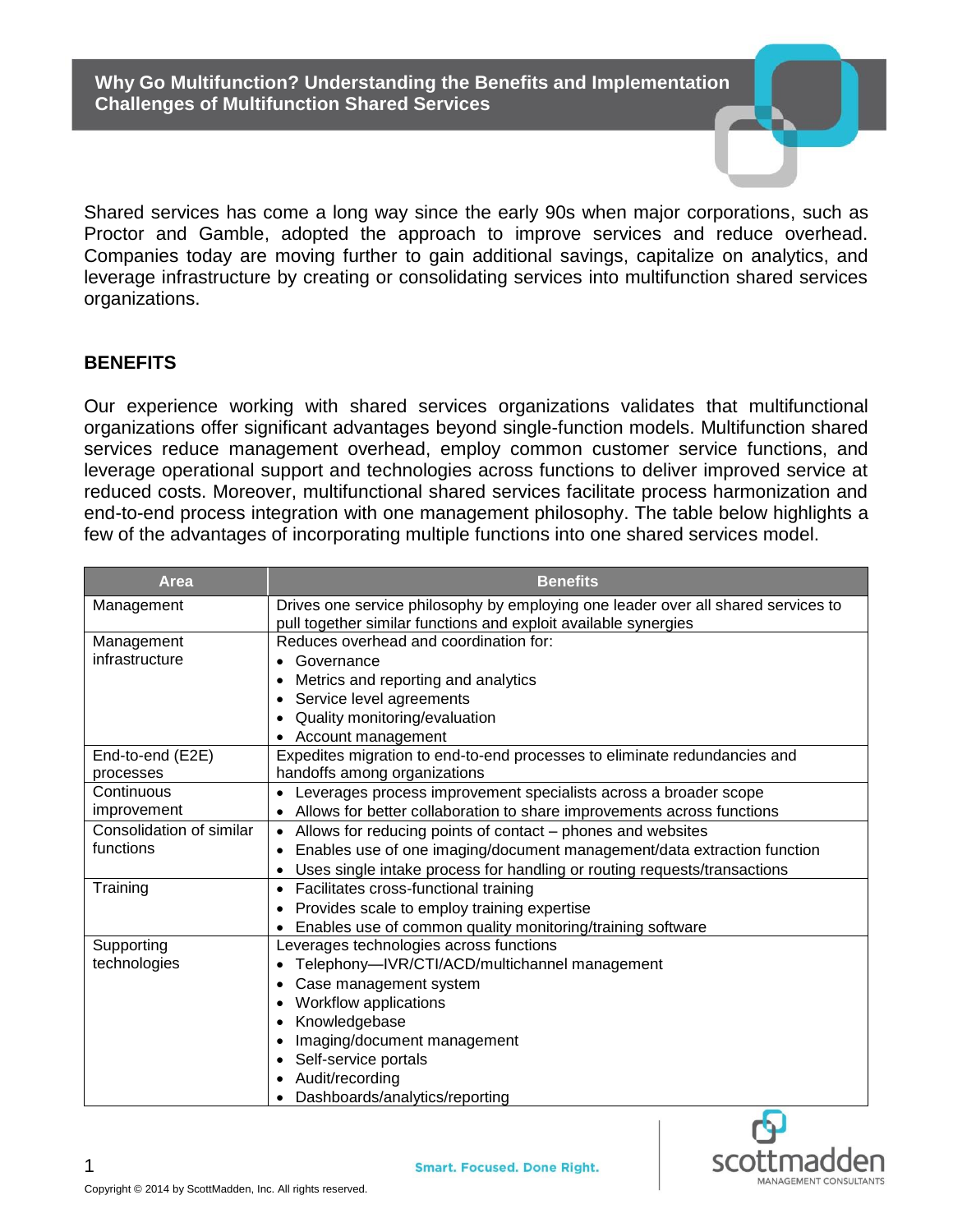| Area                          | <b>Benefits</b>                                                                                   |  |  |  |  |
|-------------------------------|---------------------------------------------------------------------------------------------------|--|--|--|--|
| Staffing redundancies         | Provides opportunities to eliminate SSO position redundancies                                     |  |  |  |  |
|                               | <b>Functional leaders</b>                                                                         |  |  |  |  |
|                               | Customers service/Tier 1 reps                                                                     |  |  |  |  |
|                               | Account managers                                                                                  |  |  |  |  |
|                               | Metrics, reporting, and analytics staff                                                           |  |  |  |  |
|                               | Continuous improvement/project management office employees                                        |  |  |  |  |
|                               | HR support<br>٠                                                                                   |  |  |  |  |
|                               | <b>Training specialists</b>                                                                       |  |  |  |  |
|                               | IT systems administrators                                                                         |  |  |  |  |
|                               | Communications staff                                                                              |  |  |  |  |
|                               | <b>Facilities staff</b>                                                                           |  |  |  |  |
|                               | Administrative support (budget, clerical, other)                                                  |  |  |  |  |
| Staffing/career opportunities | Achieves scale for hiring customer service, technology, and analytical skills<br>$\bullet$        |  |  |  |  |
|                               | Enables more potential career paths for shared services employees<br>٠                            |  |  |  |  |
|                               | - Customer service skills                                                                         |  |  |  |  |
|                               | - Service center application skills                                                               |  |  |  |  |
| Business process outsourcing  | Leverages relationships across functions and around the world                                     |  |  |  |  |
|                               | Creates scale for establishing partnerships<br>$\bullet$                                          |  |  |  |  |
| <b>Business analytics</b>     | Extends analysis across multiple functions and external data sources<br>$\bullet$                 |  |  |  |  |
|                               | Builds scale to include advanced analytics resources<br>$\bullet$                                 |  |  |  |  |
| Customer service              | Enables consolidation of services to similar customer groups at Tier 0 and<br>$\bullet$<br>Tier 1 |  |  |  |  |
| <b>Facilities</b>             | • Allows for reducing overall facilities requirements due to reduced total staff                  |  |  |  |  |
|                               | and duplicated overhead functions                                                                 |  |  |  |  |
|                               | Leverages common spaces across functions                                                          |  |  |  |  |

# **CHALLENGES**

The implementation of multifunctional shared services does not come without challenges. When you venture across functional boundaries, sometimes you disrupt highly integrated single-function organizations that perceive themselves as experts at delivering high-quality services at low costs. While the existing standalone functions may perform well, looking at broader opportunities can enable even higher levels of efficiency and customer service. Next, we examine several common challenges that arise with the transition to multifunction.

## **How do I decide who will lead and where the organization will report?**

The multifunction shared services leader must understand the various services within his or her portfolio and be an excellent team builder. Equally important, this leader must understand and value high-quality customer service, the levers of performance management, servicerelated technologies, and effective communications techniques. Knowledge of shared services models, principles, and expansion opportunities is often more important than specific functional knowledge, which can be gained through direct reports.

Though individual competence and leadership are important, many companies choose to organize multifunctional shared services under a non-parochial leader. The typical reporting



2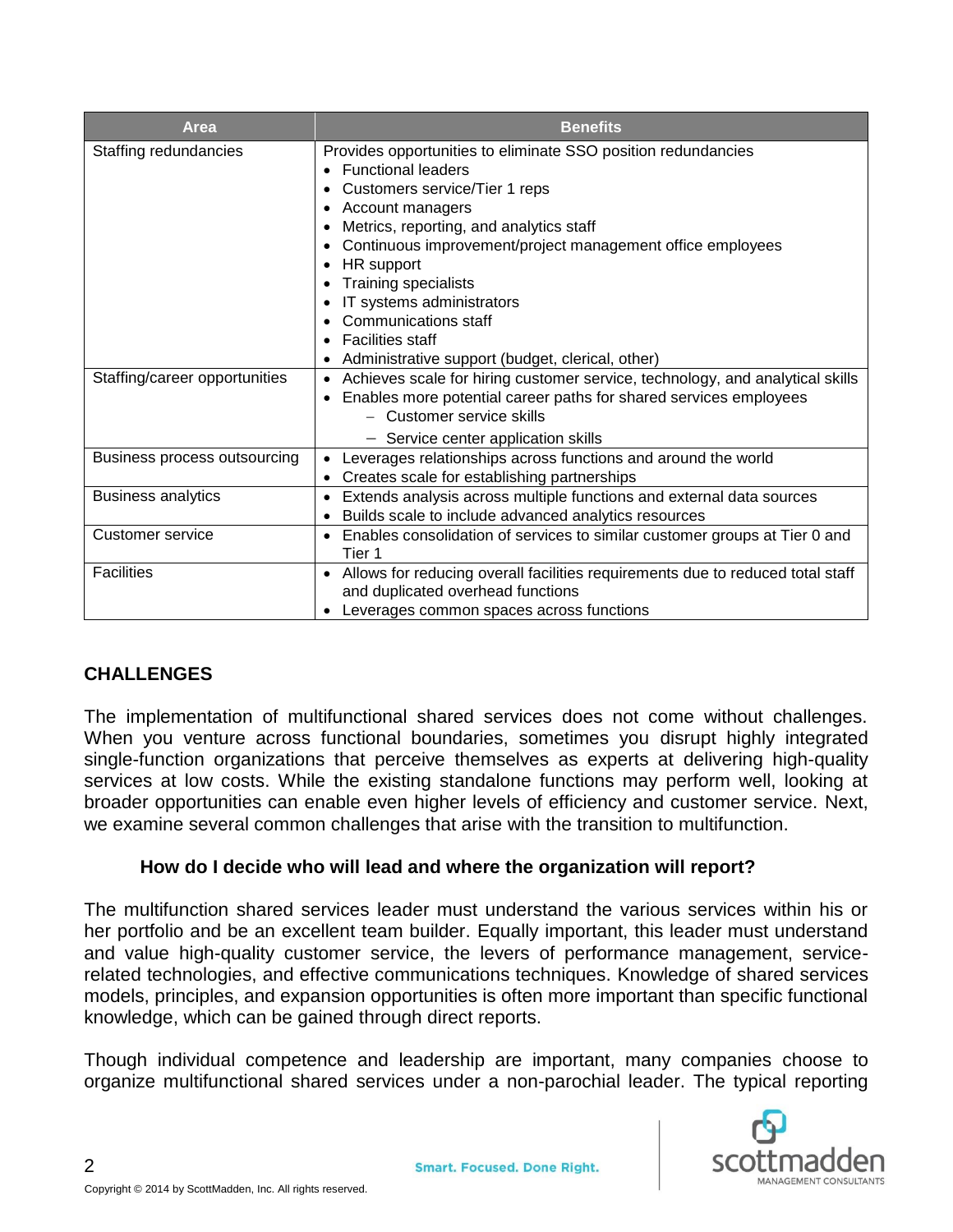relationship is to a president, the chief operating officer, or the chief strategy officer. Organizing under a function-specific executive (e.g., CIO, CFO, CHRO) ultimately leads to governance challenges as the functional executive now oversees unrelated functions that other executives are held accountable for (i.e., the CFO is responsible for accurate reporting, even if the shared services organization reports to a CIO).

### **What do I gain by consolidating service center support?**

Each functional shared service requires common support functions such as quality management, training, metrics collection and reporting, vendor management, account management, continuous improvement, technology support, and others. Multifunctional organizations can improve depth and coverage for all functions by consolidating each of these services under one manager/supervisor. They can improve performance by adopting the best practices from each support area as they are consolidated. Finally, depending on the extent of redundancy of support across functions, these organizations may also reduce overall costs of internal support.

### **How do I enable a multifunctional Tier 1 customer support function without sacrificing customer service or first-contact resolution?**

A prime tenet of excellent customer service is to add value on the first contact at the first tier in the service delivery model. Customers do not like dispatched service since that automatically adds a handoff. Multifunctional shared services can provide value on the first contact either by cross-training Tier 1 service reps across functions, routing contacts to the appropriate skill, or both. Both approaches work well. Cross-training increases depth while constraining costs, and skills-based routing assures that a service rep with the required skill (native or cross-trained) receives the contact.

Cross-training can be accomplished by initial deliberate training, or it can be developed over a period of time. Importantly, skills of service reps must be clearly documented and aligned with skills in telephony or multichannel queuing systems supporting the service center operations. The following table shows an example of a skills matrix that Tier 1 customer service management might use to track skills.

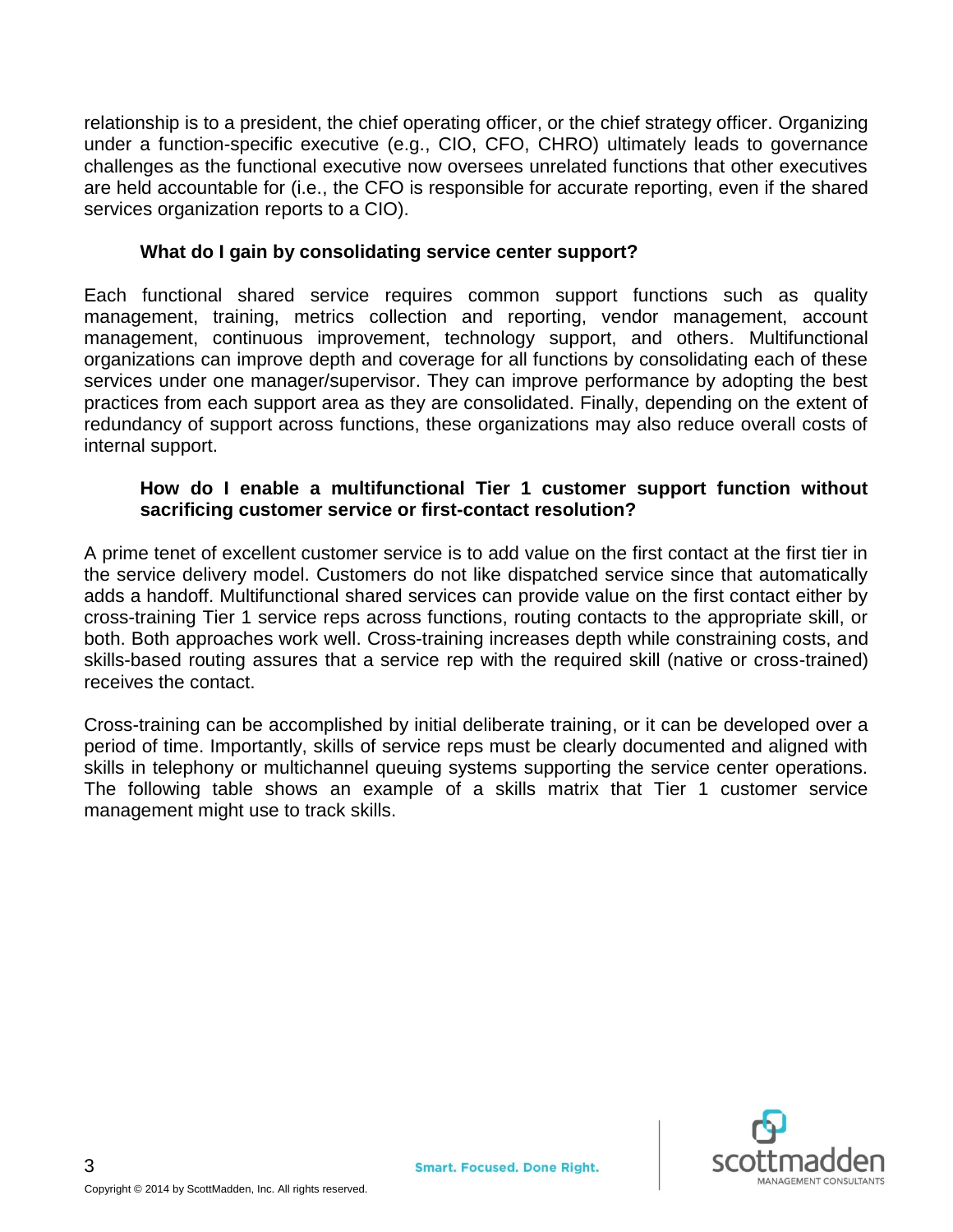| <b>Skills</b>                                                                           | $rac{R}{L}$  | <b>Payroll</b>                               | Timekeeping | Travel | $\frac{a}{4}$ | Е        | Ŧ. | $P =$ Planned<br>$T = Triaining$<br>$X =$ Certified/Skilled |
|-----------------------------------------------------------------------------------------|--------------|----------------------------------------------|-------------|--------|---------------|----------|----|-------------------------------------------------------------|
| Employee 1                                                                              | P            | $\chi$                                       | T           |        |               |          |    |                                                             |
| Employee 2                                                                              |              | P                                            | P           | $\chi$ | $\times$      |          |    |                                                             |
| Employee 3                                                                              | $\mathsf{P}$ | T                                            | $\chi$      |        |               |          |    |                                                             |
| Employee 4                                                                              |              | X                                            | $\chi$      | $\top$ |               |          |    |                                                             |
| Employee 5                                                                              | $\times$     | $\chi$                                       | T           |        | T             |          |    |                                                             |
| Employee 6                                                                              | $\times$     | $\top$                                       |             | P      |               | $\times$ |    |                                                             |
| .                                                                                       |              |                                              |             |        |               |          |    |                                                             |
| The goal is to balance customer experience (minimize IVR options and handoffs) with the |              | ability to effectively cross train employees |             |        |               |          |    |                                                             |

#### **How do I get diverse teams to work together?**

As with any major organizational transformation, change management is essential. The functional teams comprising the multifunctional shared service must understand the objectives and benefits of the initiative. Leadership should clearly outline expectations, make the critical staffing decisions, and define "what's in it" for the employees.

*Leadership is a critical success factor!*

Communications are essential throughout. These communications must be carefully timed. At a minimum, senior management should state when specific decisions will be made.

Breaking down the mindset of the traditional silos of finance, HR, IT, and supply chain takes time. Organizing end-to-end process teams with end-to-end process leaders can facilitate this shift in traditional thinking.

#### **Conclusion**

Implementation of multifunctional shared services provides significant value to companies willing to tackle the challenges. Customer experience can be enhanced while reducing supervisory overhead, combining operations support, and consolidating customer service. Finally, greater depth, scale, and flexibility to handle expansion or shifts in strategy are key reasons to begin this journey.